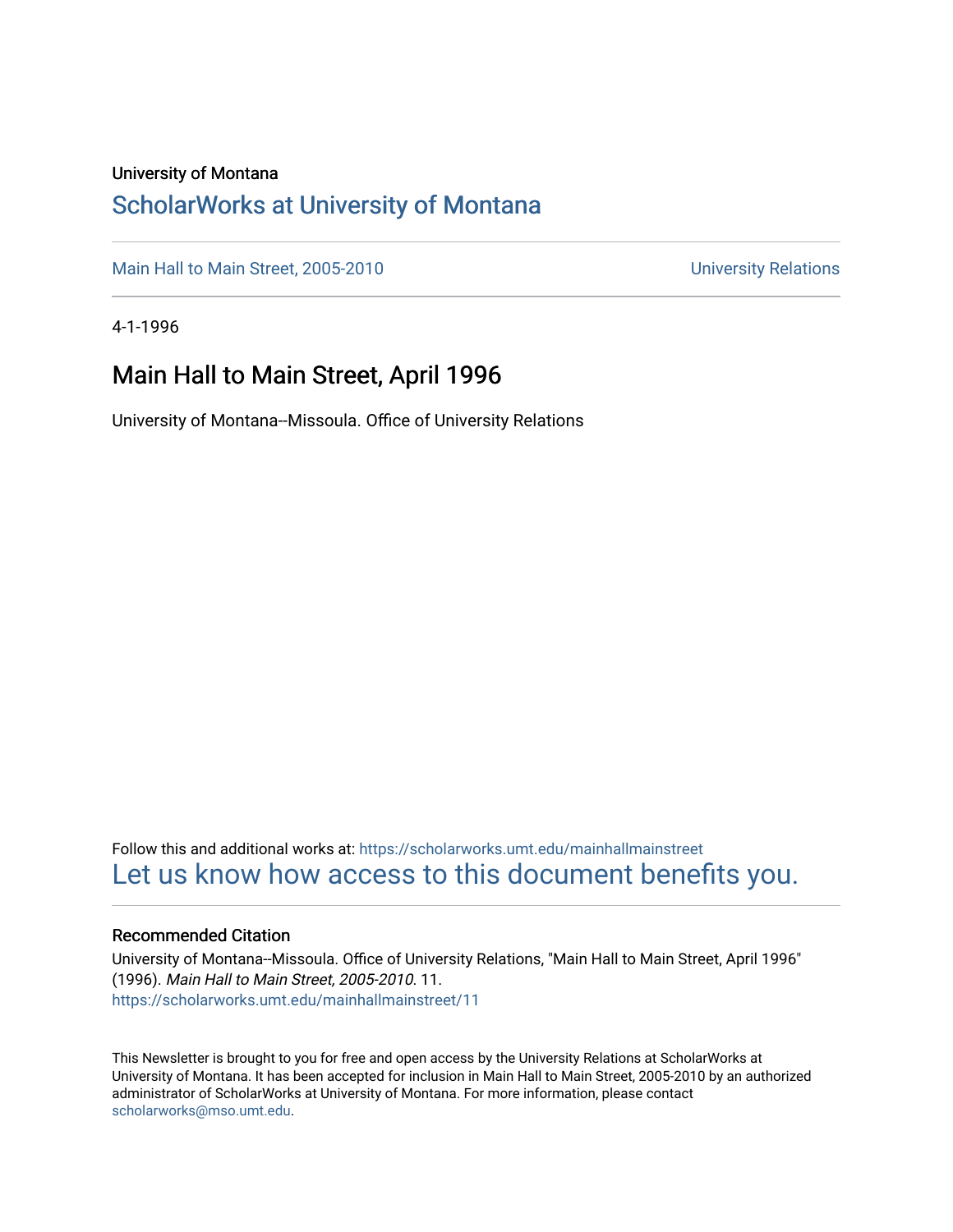

## UM president joins regents in opposing CA30

Tniversity of Montana Presi-**I** dent George Dennison has Lioined the state Board of Regents in opposition to a proposed constitutional amendment that would change the governance of the Montana University System.

Constitutional Amendment 30, which will be on the ballot in November's general election, would eliminate the positions of regents and the Commissioner of higher education; replacing them with a new state

education commission and a director appointed by the governor.

On Friday, March 29, the regents passed a resolution declaring that "the governance structure proposed in CA 30 is a step backward in University System governance and is not in the best long run interests of Montana higher education."

"<sup>I</sup> agree wholeheartedly," Dennison said in endorsing the resolution. Putting a political appointee at the

helm of Montana higher education

would reintroduce "the possibility of transient political and partisan passions into the governance of the Montana University System, which is the very problem that the 1972 Constitutional Convention worked so hard to eliminate," the resolution states.

The state's current lay governance system was proposed during the Constitutional Convention "to insulate higher education governance from the vicissitudes of partisan politics," the resolution states.

# **Sydney Pollack helps UM mark 100 years of film**

**S**influential film directors in<br>America, will look back on<br>hundred years of movies in a pu ydney Pollack, one of the most America, will look back on a hundred years of movies in a public lecture at The University of Montana— Missoula Wednesday, April 17.

The Academy Award-winning director will present "Reflections on the Centenary of Motion Pictures" at 8 p.m. in the Montana Theatre at the Performing Arts and Radio/ Television Center.



The free lecture,

presented as part of the 1995-96 President's Lecture Series, will follow a weeklong Sydney Pollack Film Retrospective that begins Wednesday, April 10, at the Crystal Theatre, 515 S. Higgins Ave.

Pollack is known for the fine performances he has elicited from top Hollywood stars including Robert Redford, Meryl Streep, Dustin Hoffman, Barbra Streisand, Paul Newman, Burt Lancaster and Tom Cruise.

His work has received more than 45 Academy Award nominations since his first movie, "The Slender Thread" starring Sidney Poitier and Anne Bancroft, was released in 1965. Pollack's 1985 film, "Out of Africa," won seven Oscars including Best Picture, Best Screenplay and Best Director for Pollack. He won the New York Film Critics' Award for his 1982 film "Tootsie.

Other films directed by Pollack include 'The Firm," "Absence of Malice," "The Electric Horseman," "Bobby Deerfield," 'Three Days of the Condor," 'The Way We Were" and They Shoot Horses, Don't They?" His most recent film, a remake of the classic "Sabrina," was released earlier this year.

In 1985, Pollack formed Mirage Productions, through which he has produced a number of films, including "Scrooged," "Major League," "Fabulous Baker Boys," "Presumed Innocent," "Dead Again" and "Searching for Bobby Fischer.

Pollack, 61, began his career as an actor after studying at New York's Neighborhood Playhouse. He stayed at the playhouse as an acting coach while appearing on Broadway, in summer stock and on television.

UM's Film Centenary celebration will bring other filmmakers and scriptwriters to Missoula the same week. French

director Agnes Varda will present and discuss two films: "Les demoiselles vingt ans apres," at 7:00 p.m. and "Les 101 nuits," at 8:45 p.m. April 16 at the Crystal Theatre.

Director Ron Maxwell will present his classic, "Gettysburg," at 7 p.m. April 18, at the Crystal. Maxwell will join UM history department faculty for a panel discussion of the film at noon, April 19, in the University Theatre.

### **Sydney Pollack Film Retrospective**

**April tO—**'They Shoot Horses, Don't They?" 5 p.m. **April 11—**"The Way We Were," 5 p.m.

- **April 1**2—'Three Days of The
- Condor," 7 p.m.
- **April 13—**'Tootsie," 5 p.m.,'
- "Out of Africa," 7 p.m.
	- **April 14—**"The Firm," 7 p.m. **April 15—**"Sabrina," 7 p.m.

*Tickets can be purchased for \$3 at each showing, except "The Firm," which isfree. A \$14 pass is goodfor admission to all seven movies.*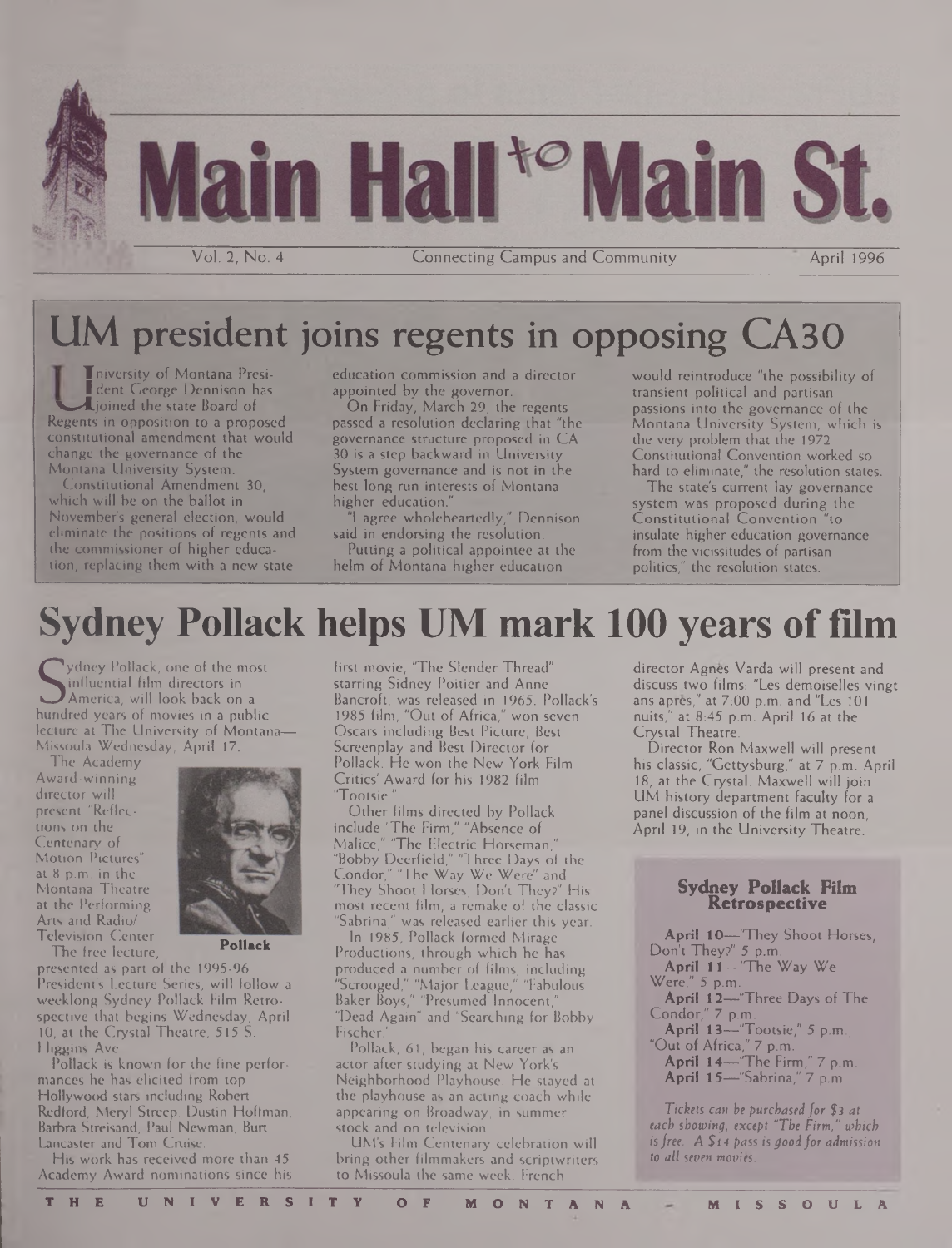## **KUFM fund-raiser aims to preserve public radio**

popularity of cats and dogs returns<br>to the KUFM/KGPR airwaves this<br>month along with the sweeter strains of<br>Bach and the Big Sky Mudflaps. he sometimes noisy battle over the popularity of cats and dogs returns to the KUFM/KCPR airwaves this Bach and the Big Sky Mudflaps.

The special events are part of the annual on-air fund-raiser during Public Radio Week on Saturday, April 13, through Sunday, April 21.

This year's theme asks listeners to help "Preserve the Sound" of public radio by

pledging \$275,000 to offset federal funding cuts and an increase in programming fees. Reaching that goal will help Montana Public Radio continue to give listeners a variety of classical, jazz, blues, new age and folk music, literature, comedy, children's programming and more than 36 hours of news each week.

The week's special events include a studio concert by the

### **UM organists play special concert**

Free Organ at Missouri's Thist<br>Presbyterian Church will be<br>played more than usual Sunday,<br>April 14, when nine western Montana<br>organists ioin counterparts nationwide he organ at Missoula's First Presbyterian Church will be played more than usual Sunday, organists join counterparts nationwide in the world's largest organ concert.

The concert celebrating the 100th anniversary of the American Guild of Organists will begin simultaneously in more than 300 locations throughout the United States. Each concert will open with Bach's 'Toccata and Fugue in D Minor," (played in Missoula by UM's piano technician Jeff Stickney), said concert organizer Nancy Cooper, UM's organ teacher.

The Missoula concert, free and open to the public, begins at 4 p.m. at the church at 201 S. Fifth St. W. Cooper will be joined in the concert by her UM colleague, visiting instructor Cheryl Hewson.

The following weekend, Cooper will play the Wilma Theatre organ in the Missoula Symphony Orchestra's Pops Concert, with performances at 7:30 p.m. Saturday, April 20, and 3 p.m. .<br>Sunday, April 21.

### **Other concerts worth noting:**

• UM Percussion Ensemble and "Islanders" Steel Band, 8 p.m. Tuesday, April 16, Music Recital Hall. Free.

• Opera Workshop: "The Beggars Opera," 8 p.m. Tuesday through Thursday, April 23-25, Music Recital Hall. Tickets \$3/general and \$1/ students.

• UM Jazz Festival concerts feature vocalist Sunny Wilkinson, 8 p.m. Friday, April 26; world-class jazz drummer Louie Bellson, 8 p.m. Saturday, April 27, University Theatre. Tickets \$8/general and \$5/students and seniors.



Big Sky Mudflaps and friends from 7 to 9 p.m. Saturday, April 13, and Pct Wars, the week's finale that pits cat and dog owners against each other for pledges (each pledge counts for one vote), from 7 p.m. to midnight Sunday, April 21. Last year's score: dogs 423; cats 408.

Throughout the week, an assortment of "premiums" will be offered as incentives for pledging, including radio jam—a choice of blackcap (black raspberry) or huckleberry

preserves from Eva Gates in Bigfork—and T-shirts or travel bags with the "Preserve the Sound" logo. Listeners, eager to help support public radio, also have offered a variety of unique premiums for pledgers, from a fire eater to perform at a party to lunch with Gov. Marc Racicot at his house.

To pledge money or offer premiums, call (800) 325- 1565 or 243-6400.

## **Aber Day tradition branches into communitywide cleanup**

Existents, staff and fellow faculty to join him in sprucing up campus<br>by planting trees and clearing away debris.<br>April 16, 1915, marked the beginning of what was to become one of UM's ighty-one years ago this month, Professor William Aber persuaded students, staff and fellow faculty to join him in sprucing up campus by planting trees and clearing away debris.

oldest traditions—Aber Day, named for its founder, who taught Greek and Latin from 1895 to 1919. Like many who came after him, the popular professor was



enthralled by the beauty of the UM campus and Mount Sentinel. Aber believed himself to be the keeper of the campus and spent hours tending the trees and shrubs. Aber Day and what was later known as "M" Trail Day, combined last year with Missoula organizations for a citywide cleanup. The University and Missoula communities will team up again this year to clean up the campus and city Saturday, April 20, in celebration of Earth Day.

Volunteers are needed for "A Clean Start" to help in the morning with projects that range from picking up litter downtown to repairing the "M" Trail. Workers are asked to report to check-in points at the Caras Park parking lot and the

base of the "M" Trail to pick up assignments and equipment beginning at 8:30 a.m. Volunteers should bring work gloves and drinking water.

Cleanup concludes at noon, but the community celebration will continue from <sup>1</sup> to 7 p.m. at Caras Park. Highlights of the event coordinated by the Five Valleys Land Trust/Mount Jumbo Campaign include music, speakers and educational and children's events. The first 250 volunteers to register at the check-in points will receive discount coupons that can be used for food from Caras Park vendors at the afternoon celebration.

To volunteer or find out more, call UM's Volunteer Action Services at 243-4442.

A Clean Start participants include the U.S. Forest Service, Americorps, RSVP Senior Environment Corps, Five Valleys Land Trust/ Mount Jumbo Campaign, Volunteer Montana!, Community Service, Missoula Urban Development, Western Montana Returned Peace Corps

Volunteers, A Carousel for Missoula, Rattlesnake Middle School, Missoula City Parks, Missoula Downtown Association, MontPIRG and Feet First, and the UM President's Office, Facilities Services, Community Relations and Outreach, Diversity Advisory Council and Volunteer Action Services.

*UM'sDiversityAdvisory Councilwill host a treeplanting ceremony near the Oval at* 12.15 *p.m. "The All People's Tree," a white fir, will be plantednearthenorthwest comer ofMain Hall to symbolize the diverse people ofthe world. Organizers envision the tree serving as a gathering place for significant occasions orforpeaceful reflection*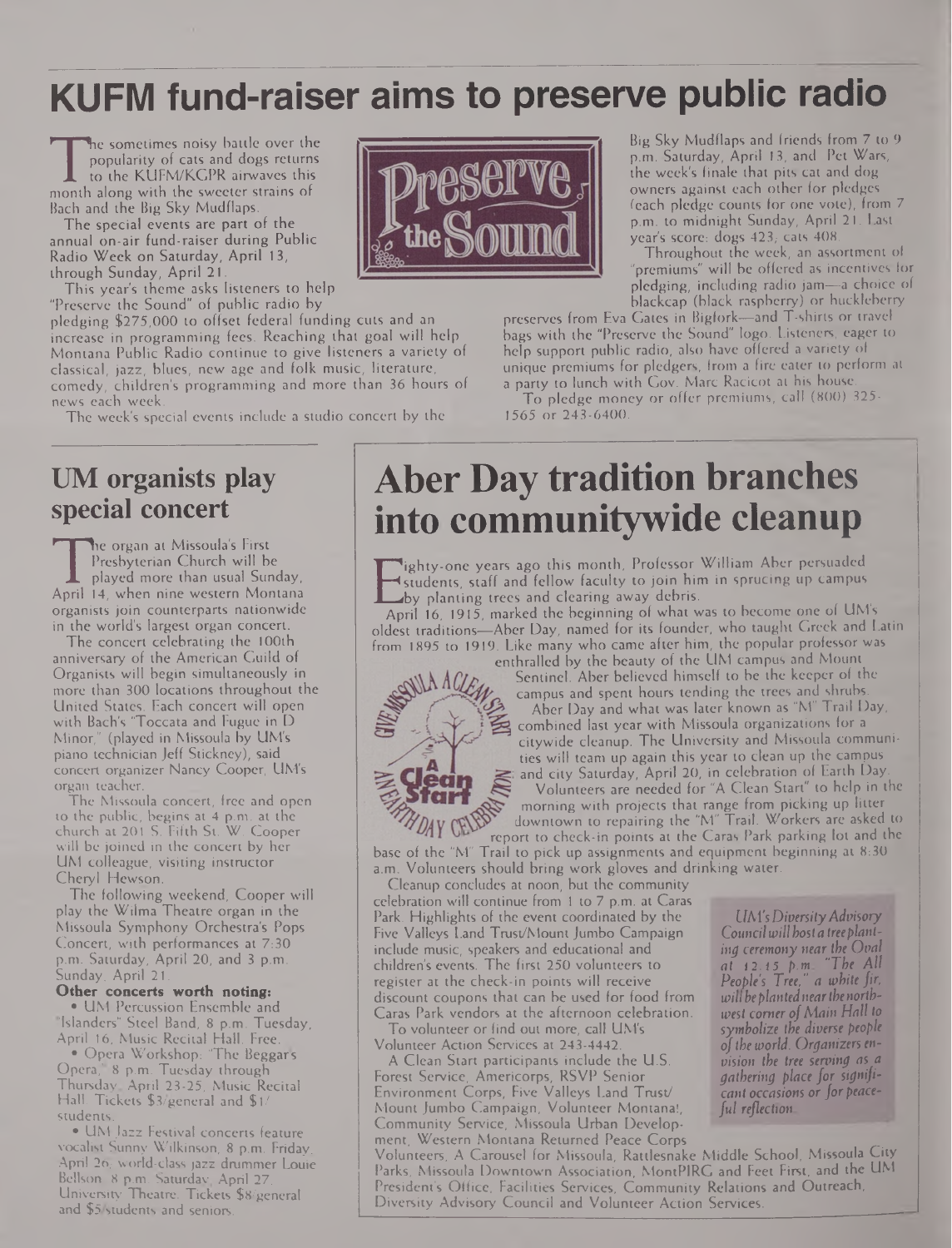

**Authors Honored—**Authors Annick Smith and Mildred Walker will receive the 1996 H.G. Merriam Awards at the annual spring banquet of the Friends of the Mansfield Library Tuesday, April 16, at the Village Red Lion's Edgewater Restaurant. Smith, author of a new book, "Homestead," coedited 'The Last Best Place: A Montana Anthology," with UM's William Kittredge. She produced the internationally acclaimed film, "Heartland," and co-produced the hit movie, "A River Runs Through It." Walker is the author of 13 novels, including "Winter Wheat," 'The Body of a Young Man," 'The Quarry" and "Light from Arcturus."

The banquet is open to the public, cost is \$15 per person. Call 243-6800 by Friday, April 12, for reservations.

**Scientists Convene—**Scientists from Montana and surrounding states will present their work at a two-day symposium, "Ecosystem CPR—Conservation, Preservation and Restoration," on the UM campus Friday and Saturday, April 19-20. The gathering, which is open to the public, is the annual meeting of the Montana Academy of Sciences. The symposium will include speakers from UM, Montana State University, the U.S. Forest Service, the Montana Department of Fish, Wildlife & Parks and the Missoula City-County Health Department. Cost for the public is \$5 each day. The symposium will be held in the UC Mount Sentinel Room April 19, and Liberal Arts Room 102 April 20. For more information, call Vicki Watson, UM environmental studies professor and MAS president, 243-5153 or 549-7149.

**COT Grant—**Soroptimist International of Missoula North has awarded the UM College of Technology a \$3,000 grant to establish a peer tutoring service to help students gain greater academic stability and retention. In the past, the college has mainly offered tutoring in basic math and English, but as the college continues to grow, the need for tutoring in other areas has expanded. The grant will allow the college to offer students additional tutoring in subjects including accounting, computers and physics.



**Cultural Exchange—**American Indian art, fashion and dance will be featured in an April 25-26 cultural festival sponsored by the University of Montana-Missoula chapter of American Indian Business Leaders. "A Cultural Exchange: Success Through Entertainment and the Arts" will feature free displays of Native American art at four downtown Missoula galleries and a fashion and dance showcase.

The second annual "Elaine Clayborn Memorial Fashion Show and Native American Dance Showcase" is scheduled from 7:30 to 9:30 p.m. Thursday, April 25, in UM's Montana Theatre. Tickets, \$8 for general admission and \$6 for students and senior citizens, are available through the A1BL office, 243- 4879, or at the door.

The art show is scheduled Thursday and Friday at the Monte Dolack Gallery, Sutton West Gallery, Art Fusion Gallery and the Vick Gallery. A reception for participating artists will be held from 5 to 7 p.m. Friday at Sutton West.

**Teacher Fair—**UM's Career Services will present an Educator's Career Fair May 6-7 at the Harry Adams Field House. Last year 138 school districts from 14 states and the Territory of Guam interviewed 1,074

educator candidates with degrees earned in 36 states. Registration is \$25 in advance or \$35 at the door. Call 243- 2022 for more information.

**Patient Counselor—**Susan Anderson, a UM pharmacy student from Big Timber, took third place in the National Patient Counseling Competition held recently at the American Pharmaceutical Association

meeting in Nashville, Tenn. Anderson is the first UM student to place among the top ten in the competition's 12-year history. Students from 74 of the nation's 75 pharmacy schools competed in the two-round event, counseling actor-patients in the proper use of their prescription drugs.

**Legal Leader—**UM Professor Bari Burke has been appointed deputy director of the American Association of Law Schools. Burke will take a two-year unpaid professional leave of absence from the UM School of Law to work at the Washington, D.C., headquarters of the association that serves as a membership and service organization for the nation's 176 law schools.



Burke was appointed to the two-year rotating position by the association's executive director.

The association plans and presents professional development workshops and conferences for law school faculty and offers special

**Burke**

committees to help law schools with a variety of needs. AALS also sponsors an annual meeting that is attended by more than 3,000 law educators.

A 1979 graduate of the University of California at Davis Law School, Burke taught at Loyola Law School in Los Angeles for two years before joining the UM School of Law faculty in 1981. She directs UM's legal writing program and teaches classes in legal writing, gender and the law and children and the law. Burke said she intends to return to teaching at UM when her AALS appointment expires.